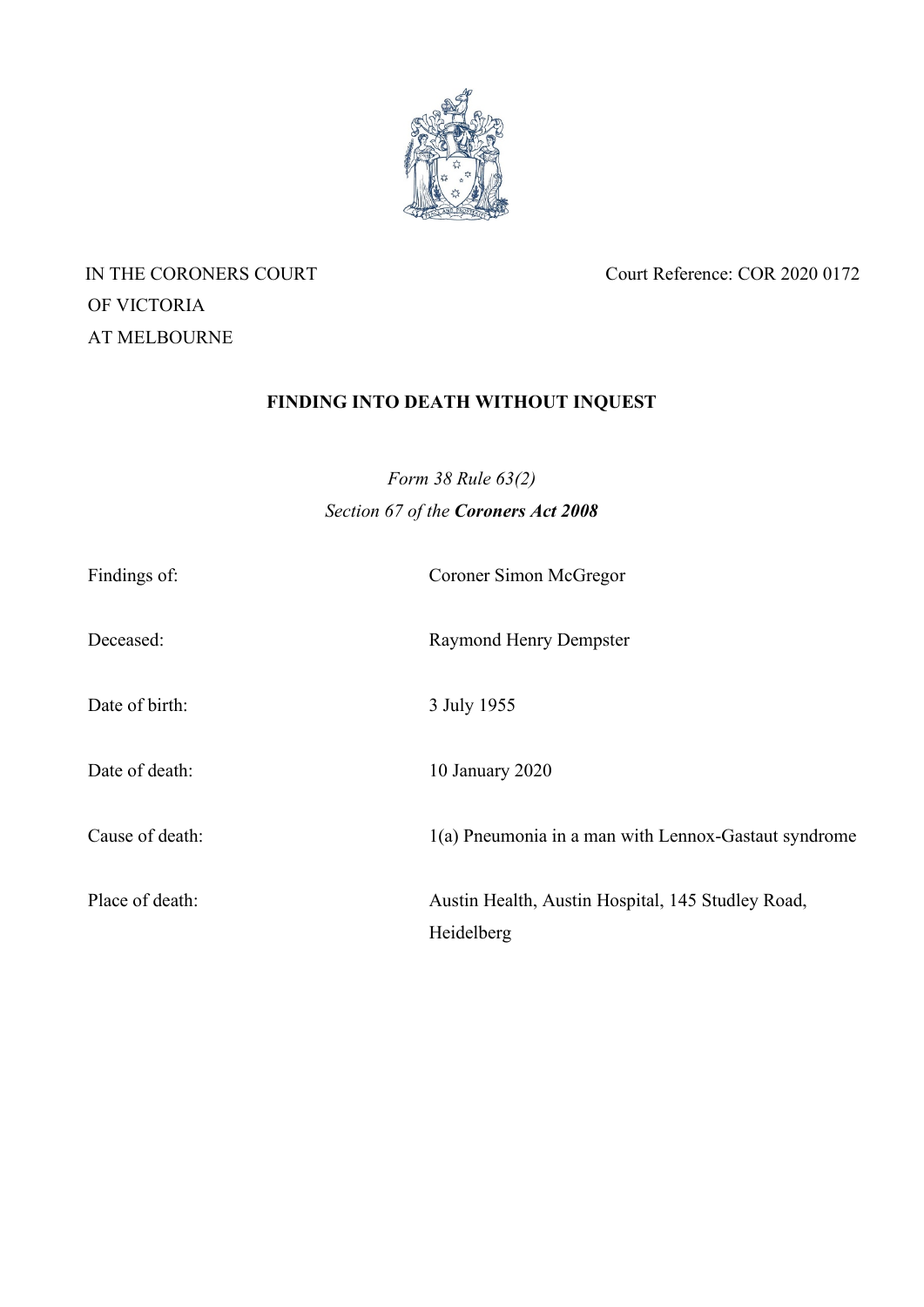## **INTRODUCTION**

- 1. On 10 January 2020, Raymond Henry Dempster was 64 years old when he passed away in hospital. At the time of his death, Raymond lived at 20 Sturdee Street, Reservoir.
- 2. Raymond was a jovial man and an avid Essendon supporter.<sup>[1](#page-1-0)</sup> He came from a large family  $$ the youngest of eight children to parents Charlie and Ann Dempster, with five brothers and two sisters.<sup>[2](#page-1-1)</sup>
- 3. Raymond suffered severe and difficult-to-treat epilepsy (Lennox-Gastaut syndrome) and had an intellectual disability.<sup>[3](#page-1-2)</sup> As a child, his condition was less apparent but, as he grew older, his condition worsened and, progressively, he required more extensive care.<sup>[4](#page-1-3)</sup>
- 4. Raymond also suffered from severe dysphagia.<sup>[5](#page-1-4)</sup> He had frequent reviews by speech pathologists and dietary modifications made.<sup>[6](#page-1-5)</sup>
- 5. For about the first decade of his life, Raymond lived with his family, but began attending a residential specialist facility thereafter and, later, moved into supported accommodation provided by Aruma Disability Services (**Aruma**). [7](#page-1-6) Ultimately, he had become non-ambulant and required full assistance with all aspects of his daily living.<sup>[8](#page-1-7)</sup>

# **THE CORONIAL INVESTIGATION**

- 6. Raymond's death was reported to the Coroner as it fell within the definition of a reportable death in the *Coroners Act 2008* (**the Act**). Reportable deaths include deaths that are unexpected, unnatural or violent or result from accident or injury. The death of a person in care or custody is a mandatory report to the Coroner, even if the death appears to have been from natural causes.
- 7. The role of a coroner is to independently investigate reportable deaths to establish, if possible, identity, medical cause of death, and surrounding circumstances. Surrounding circumstances are limited to events which are sufficiently proximate and causally related to the death. The

<span id="page-1-0"></span><sup>&</sup>lt;sup>1</sup> Statements of Fred Dempster and Dr Mark Newton.

<span id="page-1-1"></span><sup>&</sup>lt;sup>2</sup> Statement of Fred Dempster.

<span id="page-1-2"></span><sup>&</sup>lt;sup>3</sup> Statements of Dr Mark Newton and Dr Philip Smith.

<span id="page-1-3"></span><sup>4</sup> Statement of Fred Dempster.

<span id="page-1-4"></span><sup>5</sup> Statement of Sarah Knight.

<span id="page-1-5"></span><sup>6</sup> Statement of Dr Philip Smith.

<span id="page-1-6"></span><sup>7</sup> Statement of Fred Dempster.

<span id="page-1-7"></span><sup>8</sup> Statement of Sarah Knight.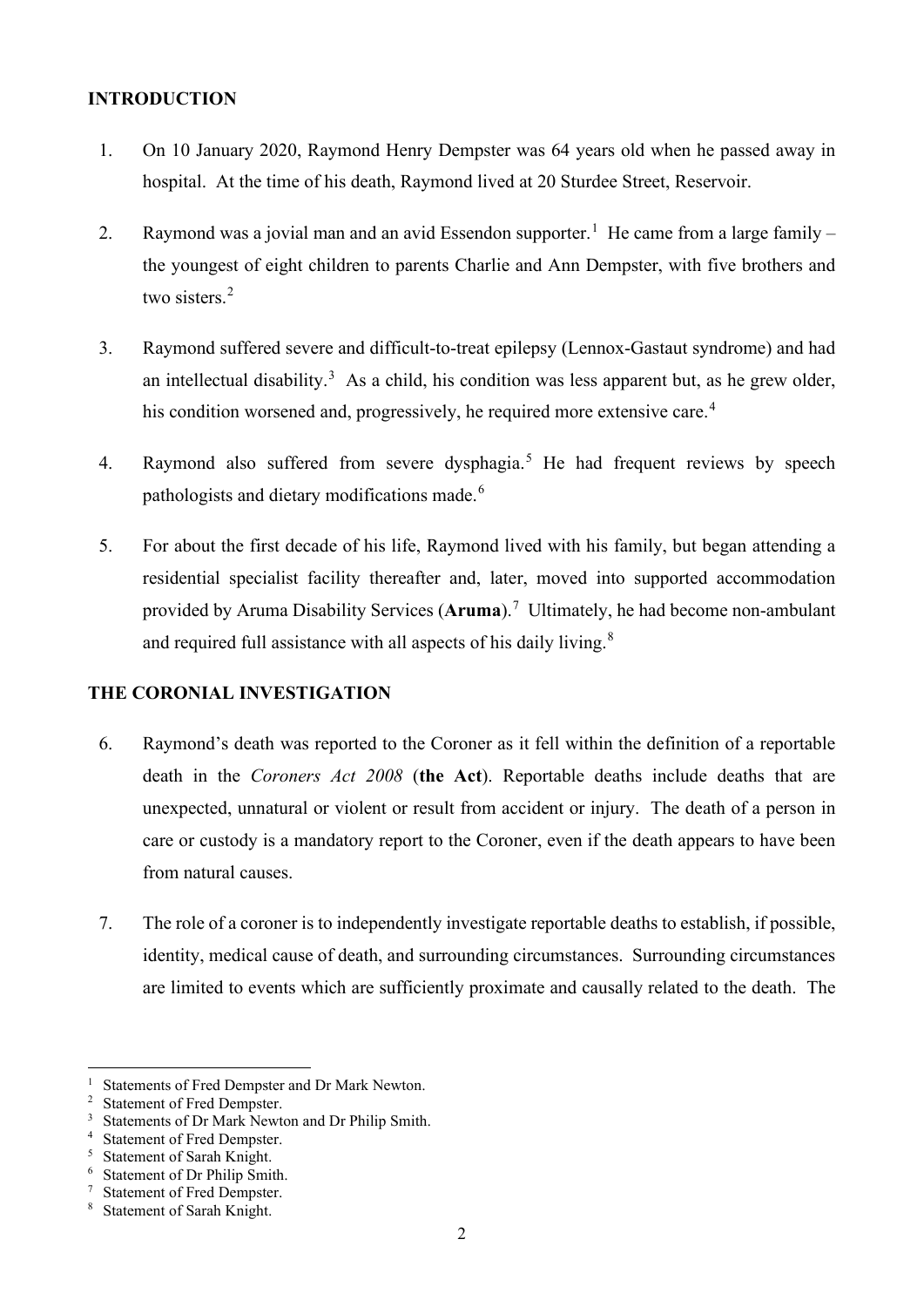purpose of a coronial investigation is to establish the facts, not to cast blame or determine criminal or civil liability.

- 8. Under the Act, coroners also have the important functions of helping to prevent deaths and promoting public health and safety and the administration of justice through the making of comments or recommendations in appropriate cases about any matter connected to the death under investigation.
- 9. Victoria Police assigned an officer to be the Coroner's Investigator for the investigation of Raymond's death. The Coroner's Investigator conducted inquiries on my behalf, including taking statements from witnesses – such as family, the forensic pathologist, treating clinicians and investigating officers – and submitted a coronial brief of evidence.
- 10. This finding draws on the totality of the coronial investigation into Raymond's death, including evidence contained in the coronial brief. Whilst I have reviewed all the material, I will only refer to that which is directly relevant to my findings or necessary for narrative clarity. In the coronial jurisdiction, facts must be established on the balance of probabilities.<sup>[9](#page-2-0)</sup>
- 11. In considering the issues associated with this finding, I have been mindful of Raymond's basic human rights to dignity and wellbeing, as espoused in the *Charter of Human Rights and Responsibilities Act 2006*, in particular sections 8, 9 and 10.

# **MATTERS IN RELATION TO WHICH A FINDING MUST, IF POSSIBLE, BE MADE**

# **Circumstances in which the death occurred**

12. At 3.20am on 8 January 2020, night staff heard Raymond coughing and struggling to breathe.<sup>[10](#page-2-1)</sup> He was in severe respiratory distress and an ambulance was called to transport him to the Austin Hospital Emergency Department.<sup>[11](#page-2-2)</sup> Paramedics found Raymond to have a temperature of 38.3 degrees, with an elevated heart rate and acute shortness of breath.<sup>[12](#page-2-3)</sup>

<span id="page-2-0"></span><sup>9</sup> Subject to the principles enunciated in *Briginshaw v Briginshaw* (1938) 60 CLR 336. The effect of this and similar authorities is that coroners should not make adverse findings against, or comments about, individuals unless the evidence provides a comfortable level of satisfaction as to those matters taking into account the consequences of such findings or comments.

<span id="page-2-1"></span><sup>&</sup>lt;sup>10</sup> Statement of Dr Linda Dalic.

<span id="page-2-2"></span><sup>&</sup>lt;sup>11</sup> Statement of Sarah Knight.

<span id="page-2-3"></span><sup>&</sup>lt;sup>12</sup> Statement of Dr Linda Dalic.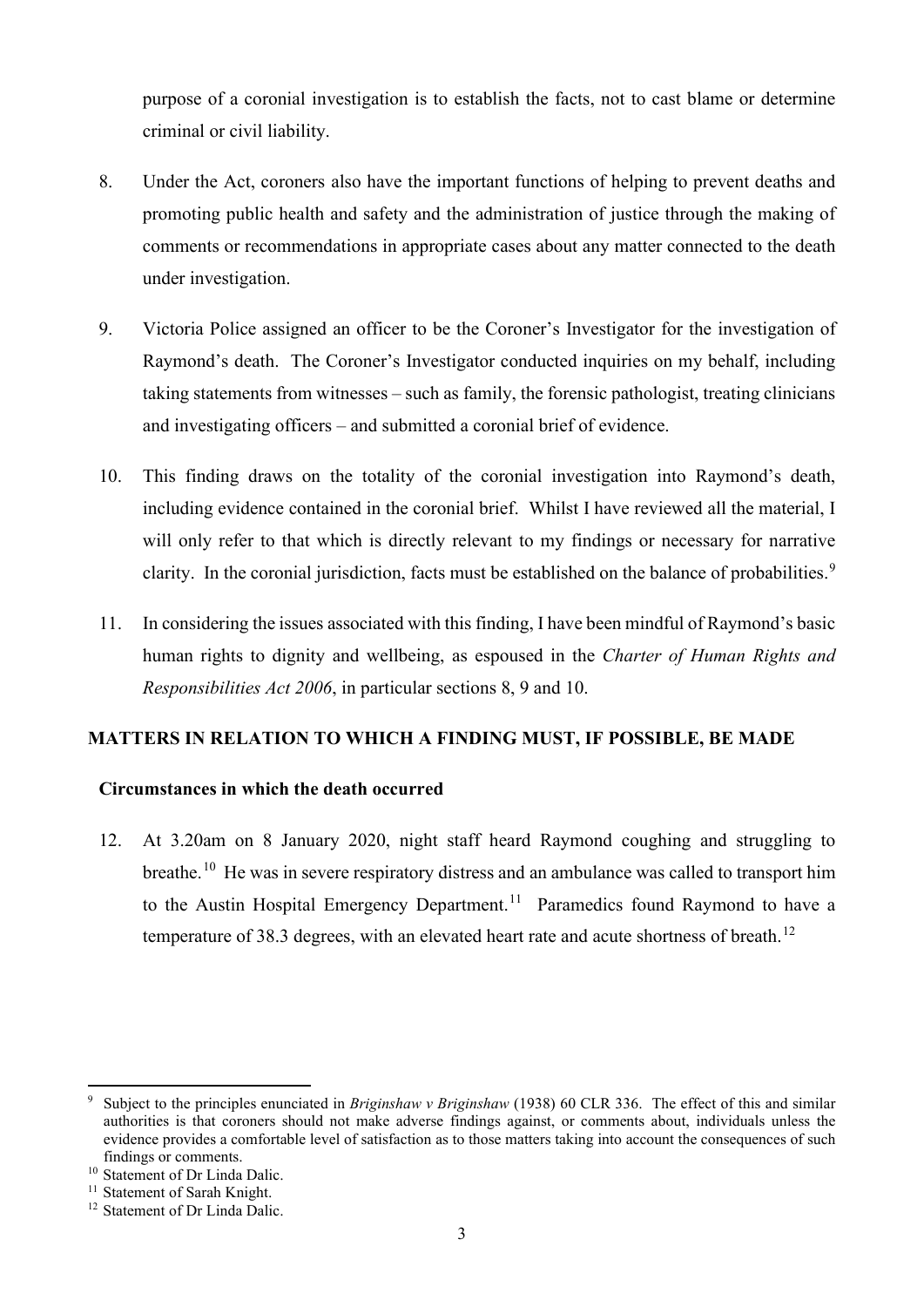- 13. Hospital staff determined that Raymond had pneumonia which was either communityacquired or aspiration-related.<sup>13</sup> Episodes of aspiration pneumonia had become more frequent for Raymond over the past few years, with the most recent having occurred on 28 December 2018, 14 August 2019, 23 November 2019, 19 December 2019, and 2 January 2020. [14](#page-3-1)
- 14. On the afternoon of 8 January 2020, he was seen by a speech pathologist to assess his swallowing.<sup>[15](#page-3-2)</sup> His swallow could not be assessed at that time, so a further review was planned for the following day.[16](#page-3-3) However, his condition further deteriorated overnight.
- 15. At 4.00am on 9 January 2020, Raymond exhibited further signs of respiratory distress, including increased respiratory rate and low oxygen levels. [17](#page-3-4) His oxygen saturation fell to as low as 65 per cent and, after being administered morphine and supplemental oxygen, it slowly improved but fluctuated between 70 and 85 per cent.<sup>[18](#page-3-5)</sup>
- 16. In view of Raymond's continued deterioration despite receiving maximal medical therapy, palliative care treatment was instituted.<sup>[19](#page-3-6)</sup>
- 17. At or about midday on 10 January 2020, the palliative care team reviewed Raymond, but he was unresponsive and in the terminal phase.<sup>[20](#page-3-7)</sup> He passed away at 12.20pm.

#### **Identity of the deceased**

- 18. On 10 January 2020, Raymond Henry Dempster, born 3 July 1955, was visually identified by his brother Arthur Dempster.
- 19. Identity is not in dispute and requires no further investigation.

# **Medical cause of death**

20. Forensic pathologist Dr Linda Iles from the Victorian Institute of Forensic Medicine (**VIFM**) conducted an external examination on 13 January 2020 and provided a written report of her findings dated 21 January 2020.

<span id="page-3-0"></span><sup>&</sup>lt;sup>13</sup> Statement of Dr Linda Dalic.

<span id="page-3-1"></span><sup>&</sup>lt;sup>14</sup> Statement of Dr Philip Smith.

<span id="page-3-2"></span><sup>&</sup>lt;sup>15</sup> Statement of Dr Linda Dalic.

<span id="page-3-3"></span><sup>&</sup>lt;sup>16</sup> Statement of Dr Linda Dalic.

<span id="page-3-4"></span><sup>&</sup>lt;sup>17</sup> Statement of Dr Linda Dalic.

<span id="page-3-5"></span><sup>&</sup>lt;sup>18</sup> Statement of Dr Linda Dalic.

<span id="page-3-6"></span><sup>&</sup>lt;sup>19</sup> Statement of Dr Linda Dalic.

<span id="page-3-7"></span><sup>20</sup> Statement of Dr Linda Dalic.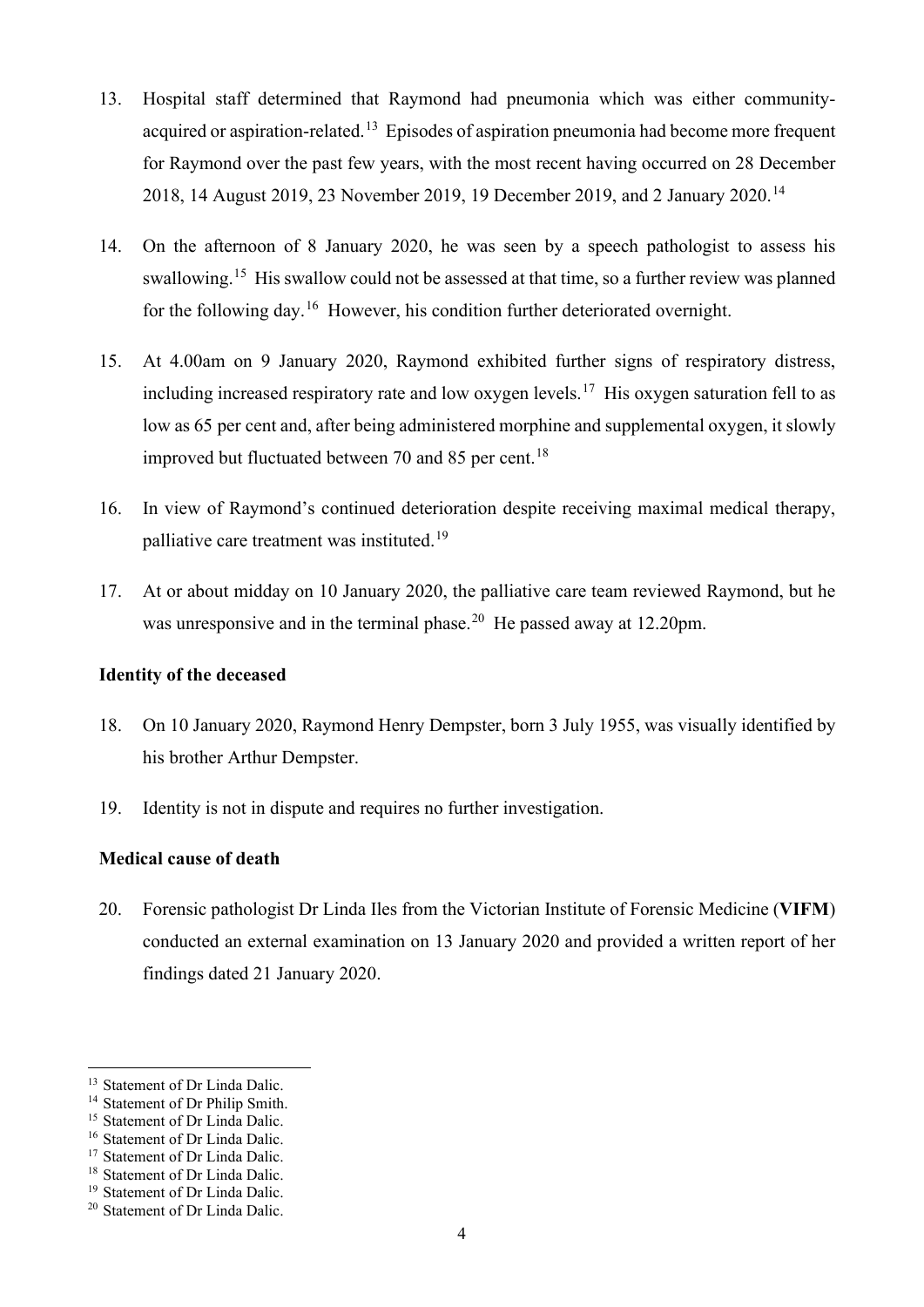- 21. Dr Isles opined that the medical cause of death was 1(a) pneumonia in a man with Lennox-Gastaut syndrome. On the information available to her, she also opined that death was due to natural causes.
- 22. I accept Dr Iles' opinion.

## **FURTHER INVESTIGATIONS**

- 23. An investigation into Raymond's death was conducted by the Disability Services Commissioner (**DSC**), the findings of which were provided to this Court on 2 March 2022.
- 24. The DSC investigation considered documents relating to Mr Dempster's care, including an internal review of services conducted by Aruma following Mr Dempster's death, as well as their responses to DSC questions relating to service provision.<sup>[21](#page-4-0)</sup>
- 25. Several issues were identified during the course of Aruma's internal review, including inconsistencies in recording contemporaneous weight charts and diary entries. These areas of concern were discussed at a team meeting held on 4 March 2020, with remedial actions established to ensure that weight charts and diary entries are kept up to date going forward.<sup>[22](#page-4-1)</sup>
- 26. Further issues identified during the course of the DSC investigation included:
	- (a) Inadequate management to Raymond's dysphagia and a lack of adherence to his mealtime support plan;
	- (b) A lack of consistent and contemporaneous documentation available to staff supporting Raymond; and
	- (c) Inadequate support for Raymond's individual communication needs through the provision of a speech pathologist assessment and communication plan.<sup>[23](#page-4-2)</sup>
- 27. The conclusions of the DSC investigation, including a draft of the proposed Notice to Take Action, were provided to Aruma to enable an opportunity to respond.<sup>[24](#page-4-3)</sup>

<span id="page-4-0"></span><sup>21</sup> Disability Services Commissioner Investigation Report dated 2 March 2022.

<span id="page-4-1"></span><sup>&</sup>lt;sup>22</sup> Disability Services Commissioner Investigation Report dated 2 March 2022.

<span id="page-4-2"></span><sup>&</sup>lt;sup>23</sup> Disability Services Commissioner Investigation Report dated 2 March 2022.

<span id="page-4-3"></span><sup>24</sup> Disability Services Commissioner Investigation Report dated 2 March 2022.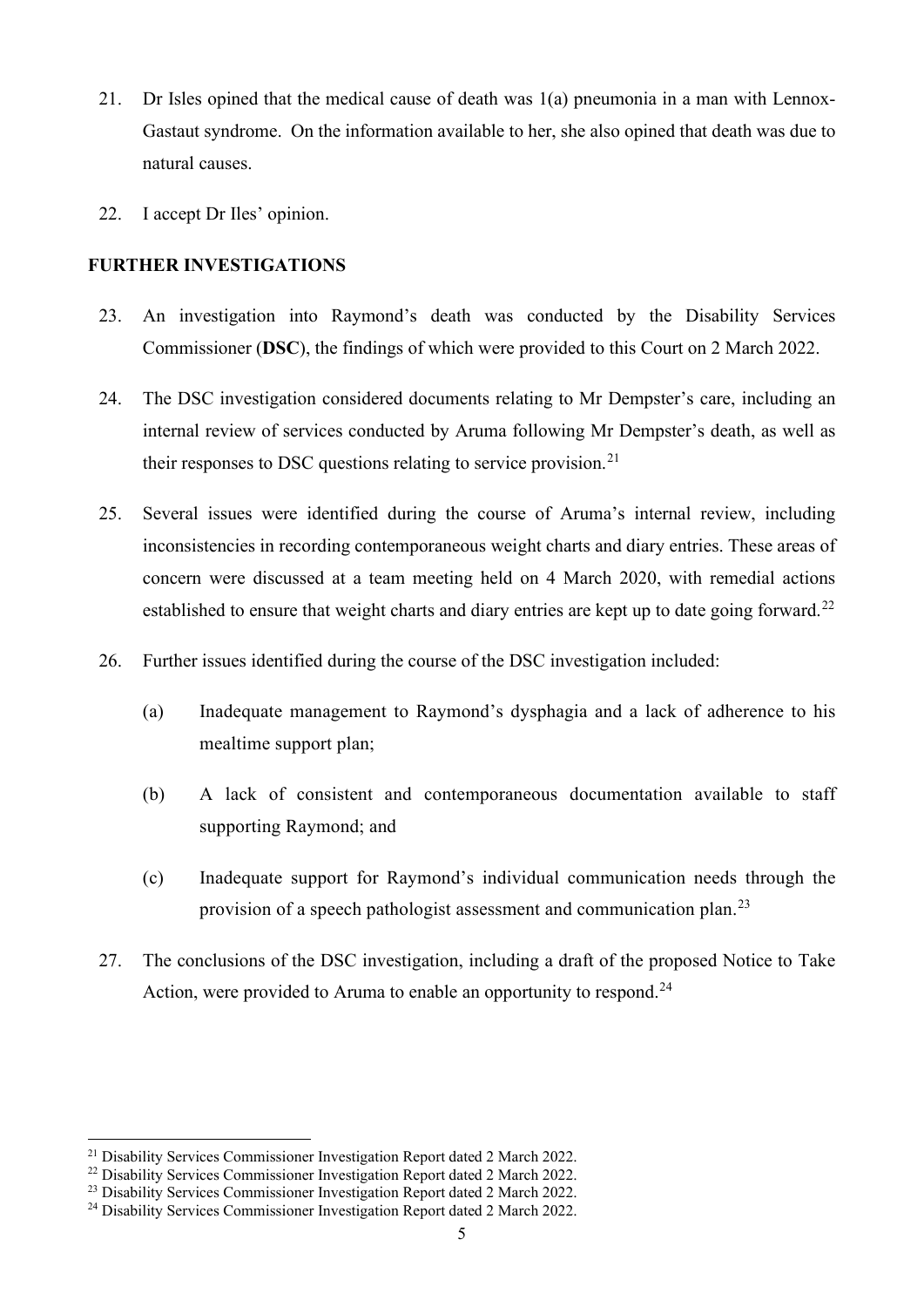- 28. On 11 February 2022, Aruma advised the DSC that they had made a number of service improvements to their mealtime and communication support practices since Raymond's death. These included an alignment of policy and procedures with the "NDIS<sup>[25](#page-5-0)</sup> Practice Standards for Severe Dysphagia" and participating in mealtime management training. New communication support procedures were also developed to assist residents with complex communication needs.[26](#page-5-1)
- 29. Following the conclusion of the DSC investigation into Raymond's death on 10 January 2020, a Notice to Take Action was issued to Aruma. The areas and issues identified for improvement in this notice are as follows:
	- i. Aruma to share the findings and subsequent recommendations for service improvement detailed in this investigation with staff at 20 Sturdee Street, Reservoir.
	- ii. Aruma to ensure that residents with dysphagia at 20 Sturdee Street, Reservoir are provided with support from group home staff that is in line with their current mealtime support plans.
	- iii. Aruma to ensure that information regarding support needs for residents of 20 Sturdee Street, Reservoir is up to date, accurate and consistent across all documents by auditing resident files and identifying and updating information where necessary.
	- iv. Aruma to ensure that residents at 20 Sturdee Street, Reservoir with complex communication needs have a speech pathologist communication assessment and a current communication plan in place. $27$

# **FINDINGS AND CONCLUSION**

- 30. Pursuant to section 67(1) of the *Coroners Act 2008*, I make the following findings:
	- (a) the identity of the deceased was Raymond Henry Dempster, born 3 July 1955;
	- (b) the death occurred on 10 January 2020 at Austin Health, Austin Hospital, 145 Studley Road, Heidelberg, from pneumonia in a man with Lennox-Gastaut syndrome; and
	- (c) the death occurred in the circumstances described above.

<span id="page-5-0"></span><sup>&</sup>lt;sup>25</sup> National Disability Insurance Scheme.

<span id="page-5-1"></span><sup>26</sup> Disability Services Commissioner Investigation Report dated 2 March 2022.

<span id="page-5-2"></span><sup>27</sup> Disability Services Commissioner Investigation Report dated 2 March 2022.